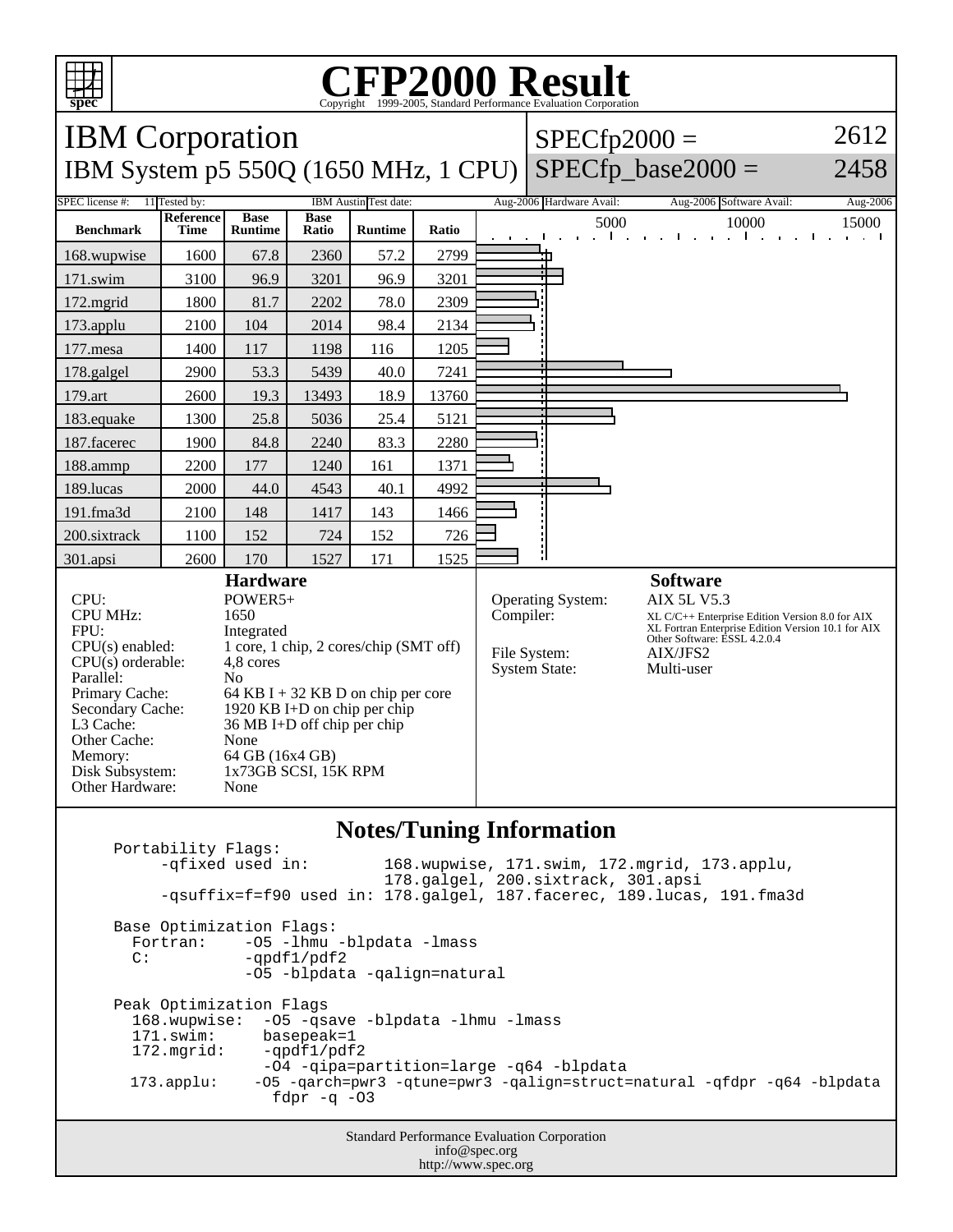

#### **CFP2000 Result** Copyright 1999-2005, Standard Performance Evaluation Corporation

IBM Corporation IBM System p5 550Q (1650 MHz, 1 CPU)

 $SPECfp2000 =$ 

2612

 $SPECfp\_base2000 =$ 2458

SPEC license #: 11 Tested by: IBM Austin Test date: Aug-2006 Hardware Avail: Aug-2006 Software Avail: Aug-2006 **Notes/Tuning Information (Continued)**

| $177.\text{mesa}$ :    | -gpdf1/pdf2                                                          |
|------------------------|----------------------------------------------------------------------|
|                        | $-05 - qfdpr$                                                        |
|                        | fdpr $-q$ $-03$                                                      |
| $178.\text{qalgel}$ :  | -qpdf1/pdf2                                                          |
|                        | -05 -qfdpr -lhmu -blpdata -lmass -qessl -lessl                       |
|                        | fdpr $-q$ $-03$                                                      |
| $179.\text{art}:$      | $-qpdf1/pdf2$                                                        |
|                        | -05 -ghot=arraypad -0 -galign=natural -blpdata -lhmu                 |
| $183$ .equake:         | -gpdf1/pdf2                                                          |
|                        | -03 -garch=auto -gtune=auto -gipa=level=2 -blpdata                   |
| $187.\text{facerez}$ : | -05 -gsave -blpdata                                                  |
| $188.\text{amm}:$      | -05 -galign=natural -gfdpr -blpdata -lhmu                            |
|                        | fd $pr -q -03$                                                       |
| $189.$ lucas:          | -03 -garch=auto -gtune=auto -gfdpr -blpdata -gessl -lessl            |
|                        | fd $pr -q -03$                                                       |
| $191.f$ ma $3d$ :      | $-\alpha$ pdf $1/\text{pdf}2$                                        |
|                        | -03 -qarch=auto -qtune=auto -qipa=level=2 -q64 -lhmu -blpdata -lmass |
|                        | -qpdf1/pdf2                                                          |
|                        | $-04 - qfdpr$                                                        |
|                        | fdpr $-q$ $-03$                                                      |
| $301.\n$ apsi:         | $-05$                                                                |
|                        | 200.sixtrack:                                                        |

 The installed OS level is AIX 5L for POWER Version 5.3 with the 5300-05 Recommended Technology Level. The installed C/C++ compiler is XL C/C++ Enterprise Edition Version 8.0 for AIX with the March 2006 PTF. The installed Fortran copiler is XL Fortran Enterprise Edition Version 10.1 with the May 2006 AIX PTF.

Standard Performance Evaluation Corporation SMT: Acronym for "Simultaneous Multi-Threading". A processor technology that allows the simultaneous execution of multiple thread contexts within a single processor core. (Enabled by default) SUT: Acronym for "System Under Test" ESSL: Engineering and Scientific Subroutine Library PTF: IBM identifier for "Program Fix Level" ANSI C89: IBM XL C for AIX invoked as xlc<br>Fortran 77: IBM XL Fortran for AIX invoked Fortran 77: IBM XL Fortran for AIX invoked as xlf90<br>Fortran 90: IBM XL Fortran for AIX invoked as xlf90 IBM XL Fortran for AIX invoked as xlf90 ulimits set to unlimited. Large page mode and memory affinity were set as follows: vmo -r -o lgpg\_regions=128 -o lgpg\_size=16777216 chuser capabilities=CAP\_BYPASS\_RAC\_VMM,CAP\_PROPAGATE \$USER bosboot -aD shutdown -rF export MEMORY\_AFFINITY=MCM The following config-file entry was used to assign each benchmark process to a core: submit = bindprocessor  $\sqrt{\frac{1}{5}} \$  \\$SPECUSERNUM; \$command The "bindprocessor" AIX command binds a process to a CPU core. Seven cores were deconfigured and SMT disabled using the AIX commands smtctl -m off -w boot bosboot -aD shutdown -rF drmgr -r -c cpu drmgr -r -c cpu drmgr -r -c cpu

info@spec.org http://www.spec.org